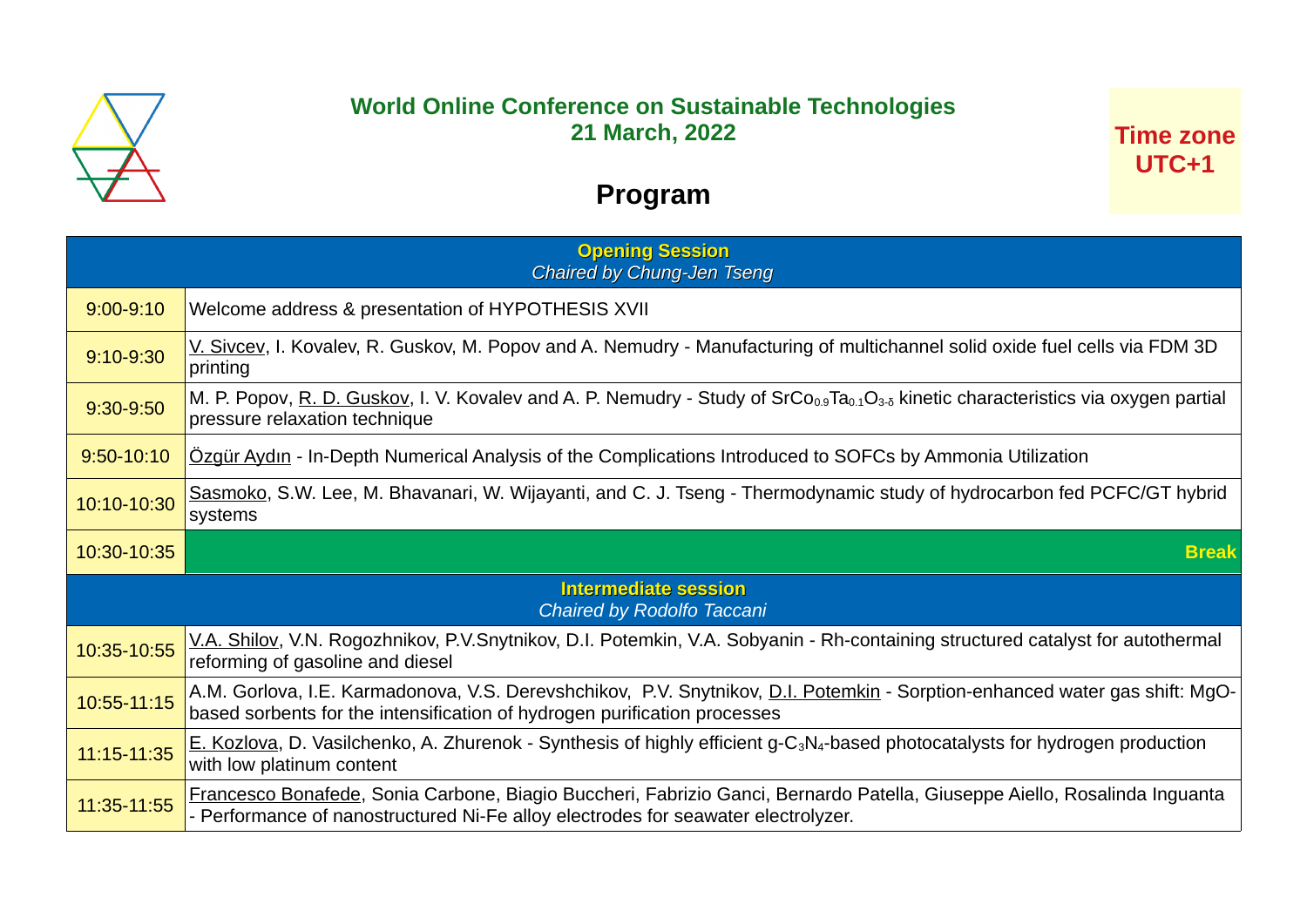| 11:55-12:15                                                     | Sonia Carbone, Francesco Bonafede, Fabrizio Ganci, Bernardo Patella, Giuseppe Aiello, Rosalinda Inguanta - Ni alloy<br>nanowires for alkaline electrolysers                                                  |
|-----------------------------------------------------------------|--------------------------------------------------------------------------------------------------------------------------------------------------------------------------------------------------------------|
| 12:15-12:35                                                     | D. Pivetta, C. Dall'Armi, G. Volpato, G. Carraro, L. Da Lio, A. Lazzaretto, and R. Taccani - Energy and economic analysis of<br>the local hydrogen production via electrolysis for industrial port districts |
| 12:35-13:15                                                     | <b>Break</b>                                                                                                                                                                                                 |
| <b>Closing session</b><br><b>Chaired by Giuseppe Spazzafumo</b> |                                                                                                                                                                                                              |
| 13:15-13:35                                                     | A. Sgaramella, L.M. Pastore, G. Lo Basso, and L. de Santoli - Increasing the Italian RES installation targets for accomplishing<br>the electrolysers capacity goals set by the Italian Hydrogen Strategy     |
| 13:35-13:55                                                     | E. Anikina, V. Verbetsky - Influence of composition on hydrogen sorption properties of $Ti_{0.9}Zr_{0.1}Mn_{1.3}V_x$ (x=0.5, 0.6, 0.7)                                                                       |
| 13:55-14:15                                                     | A. Kazemi, J. Moreno, and D. Iribarren - Selecting the objective function in optimisation of power generation and energy<br>transmission systems                                                             |
| 14:15-14:35                                                     | M. Rodríguez and D. Borio - Selective $CO2$ capture using solid sorbents: theoretical study                                                                                                                  |
|                                                                 | 14:35-14:55 P. S. Belzunce, and M. L. Rodríguez - Flue gas feeding strategies for ethanol steam reforming in a microplate reactor                                                                            |
| 14:55-15:00                                                     | Concluding remarks                                                                                                                                                                                           |